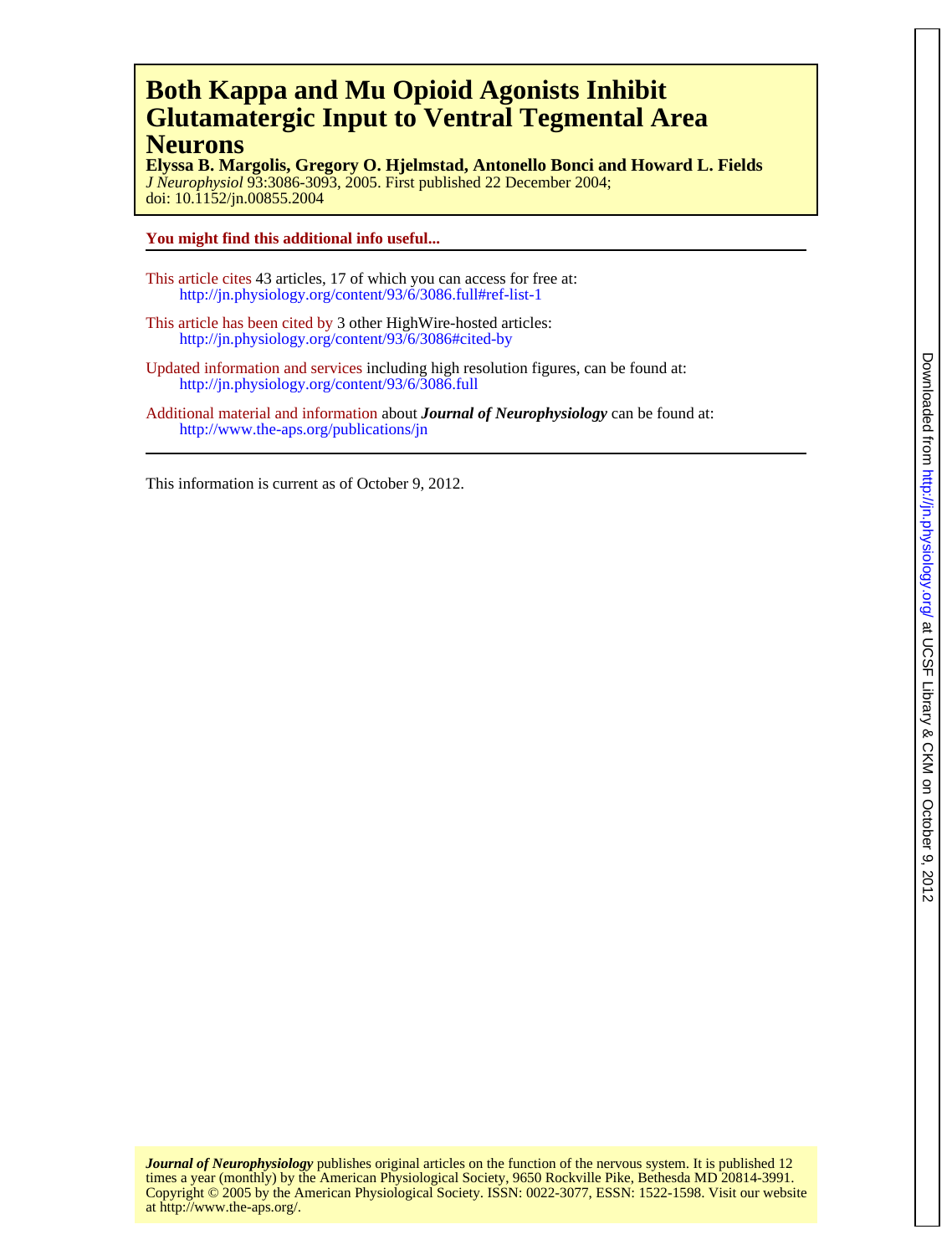# Both Kappa and Mu Opioid Agonists Inhibit Glutamatergic Input to Ventral Tegmental Area Neurons

### Elyssa B. Margolis,<sup>1</sup> Gregory O. Hjelmstad,<sup>1,2</sup> Antonello Bonci,<sup>1,2</sup> and Howard L. Fields<sup>1,2</sup>

<sup>1</sup> Ernest Gallo Clinic and Research Center, University of California, San Francisco, Emeryville; and <sup>2</sup> Department of Neurology and *Wheeler Center for the Neurobiology of Addiction, University of California, San Francisco, California*

Submitted 18 August 2004; accepted in final form 17 December 2004

**Margolis, Elyssa B., Gregory O. Hjelmstad, Antonello Bonci, and Howard L. Fields.** Both kappa and mu opioid agonists inhibit glutamatergic input to ventral tegmental area neurons. *J Neurophysiol* 93: 3086–3093, 2005. First published December 22, 2004; doi:10.1152/jn.00855.2004. The ventral tegmental area (VTA) plays a critical role in motivation and reinforcement. Kappa and  $\mu$  opioid receptor (KOP-R and MOP-R) agonists microinjected into the VTA produce powerful and largely opposing motivational actions. Glutamate transmission within the VTA contributes to these motivational effects. Therefore information about opioid control of glutamate release onto VTA neurons is important. To address this issue, we performed whole cell patchclamp recordings in VTA slices and measured excitatory postsynaptic currents (EPSCs). There are several classes of neuron in the VTA: principal, secondary, and tertiary. The KOP-R agonist (*trans*)-3,4 dichloro-*N*-methyl-*N*-[2-(1-pyrrolidinyl)-cyclohexyl] benzeneacetamide methane-sulfonate hydrate (U69593;  $1 \mu M$ ) produced a small reduction in EPSC amplitude in principal neurons (14%) and a significantly larger inhibition in secondary (47%) and tertiary (33%) neurons. The MOP-R agonist [D-Ala<sup>2</sup>, N-Me-Phe<sup>4</sup>, Gly-ol<sup>5</sup>]-enkephalin (DAMGO; 3  $\mu$ M) inhibited glutamate release in principal (42%), secondary (45%), and tertiary neurons (35%). Unlike principal and tertiary neurons, in secondary neurons, the magnitude of the U69593 EPSC inhibition was positively correlated with that produced by DAMGO. Finally, DAMGO did not occlude the U69593 effect in principal neurons, suggesting that some glutamatergic terminals are independently controlled by KOP and MOP receptor activation. These findings show that MOP-R and KOP-R agonists regulate excitatory input onto each VTA cell type.

#### INTRODUCTION

The ventral tegmental area (VTA) contributes to the motivational actions of natural rewards and a variety of drugs including opioid agonists. Both  $\kappa$  opioid receptors (KOP-R) (Arvidsson et al. 1995; Mansour et al. 1996) and  $\mu$  opioid receptors (MOP-R) (Garzon and Pickel 2001; Svingos et al. 2001) are present in significant density in the VTA. Furthermore, microinjections of both KOP-R and MOP-R agonists directly into the VTA produce robust behavioral responses. The KOP-R agonist U50488H produces conditioned place aversion (Bals-Kubik et al. 1993). In contrast, the MOP-R agonist [D-Ala<sup>2</sup>, N-Me-Phe<sup>4</sup>, Gly-ol<sup>5</sup>]-Enkephalin (DAMGO) produces conditioned place preference (Bals-Kubik et al. 1993; Nader and van der Kooy 1997; Phillips and LePiane 1980).

Glutamate transmission within the VTA is required for the motivational properties of opioids (e.g., Cornish et al. 2001; Harris and Aston-Jones 2003; Xi and Stein 2002). In the VTA, glutamatergic inputs are derived from neurons in the medial prefrontal cortex (mPFC), subthalamic nucleus (STN), and the pedunculopontine nucleus (PPN) (Charara et al. 1996; Christie et al. 1985; Groenewegen and Berendse 1990; Sesack and Pickel 1992). There is also indirect evidence that lateral hypothalamic projections to the VTA contain glutamate (Chou et al. 2001; Rosin et al. 2003). Under physiological conditions, glutamate can induce phasic firing in dopaminergic neurons through the activation of *N*-methyl-D-aspartate (NMDA) receptors (Chergui et al. 1993; Johnson et al. 1992; Overton and Clark 1997), and this effect is facilitated by group 1 metabotropic glutamate receptor activation (Zheng and Johnson 2002). There is also evidence that glutamate activation of 2-amino-3(3-hydroxy-5-methyl-4-isoxazolyl) propionic acid (AMPA) receptors in the VTA can increase extracellular dopamine (DA) in the nucleus accumbens (NAc) (Karreman et al. 1996; Schilstrom et al. 1998).

Essential to determining how KOP and MOP receptor agonists in the VTA produce their behavioral actions is elucidating their synaptic effects at the cellular level in all VTA cell types. VTA neurons are classified as principal, secondary, or tertiary according to their electrophysiological and pharmacological properties (Cameron et al. 1997). Both principal and tertiary neurons exhibit the hyperpolarization-activated nonspecific cation current  $(I<sub>b</sub>)$  and have relatively long duration action potentials. Secondary cells lack an *I*<sup>h</sup> and have shorter duration action potentials. They are directly hyperpolarized by MOP-R agonists and are GABA neurons. Secondary cell inhibition by MOP-R agonists has been proposed to disinhibit principal neurons through local circuitry (Johnson and North 1992; Margolis et al. 2003). Tertiary neurons differ from principal cells in that they are directly hyperpolarized by MOP-R agonists and serotonin. While most principal neurons are dopaminergic  $(\sim 80\%)$ ,  $\lt 40\%$  of tertiary neurons are dopaminergic. KOP-R agonists postsynaptically inhibit a subset of both principal and tertiary neurons, an effect limited to dopaminergic neurons of each class (Margolis et al. 2003).

Despite the evidence that VTA glutamatergic transmission is critical for reward and motivation, our understanding of presynaptic control of glutamate release by opioids is incomplete. We therefore examined the effects of both KOP and MOP receptor agonists on glutamate release onto each VTA cell type. We directly compared KOP and MOP effects within and across individual neurons and neuron types. Because both KOP and MOP effects were observed, we addressed the issue of

Address for reprint requests and other correspondence: E. B. Margolis, Ernest Gallo Clinic and Research Center, 5858 Horton St., Suite 200, Emeryville, CA 94608 (E-mail: elyssam@egcrc.net).

The costs of publication of this article were defrayed in part by the payment of page charges. The article must therefore be hereby marked "*advertisement*" in accordance with 18 U.S.C. Section 1734 solely to indicate this fact.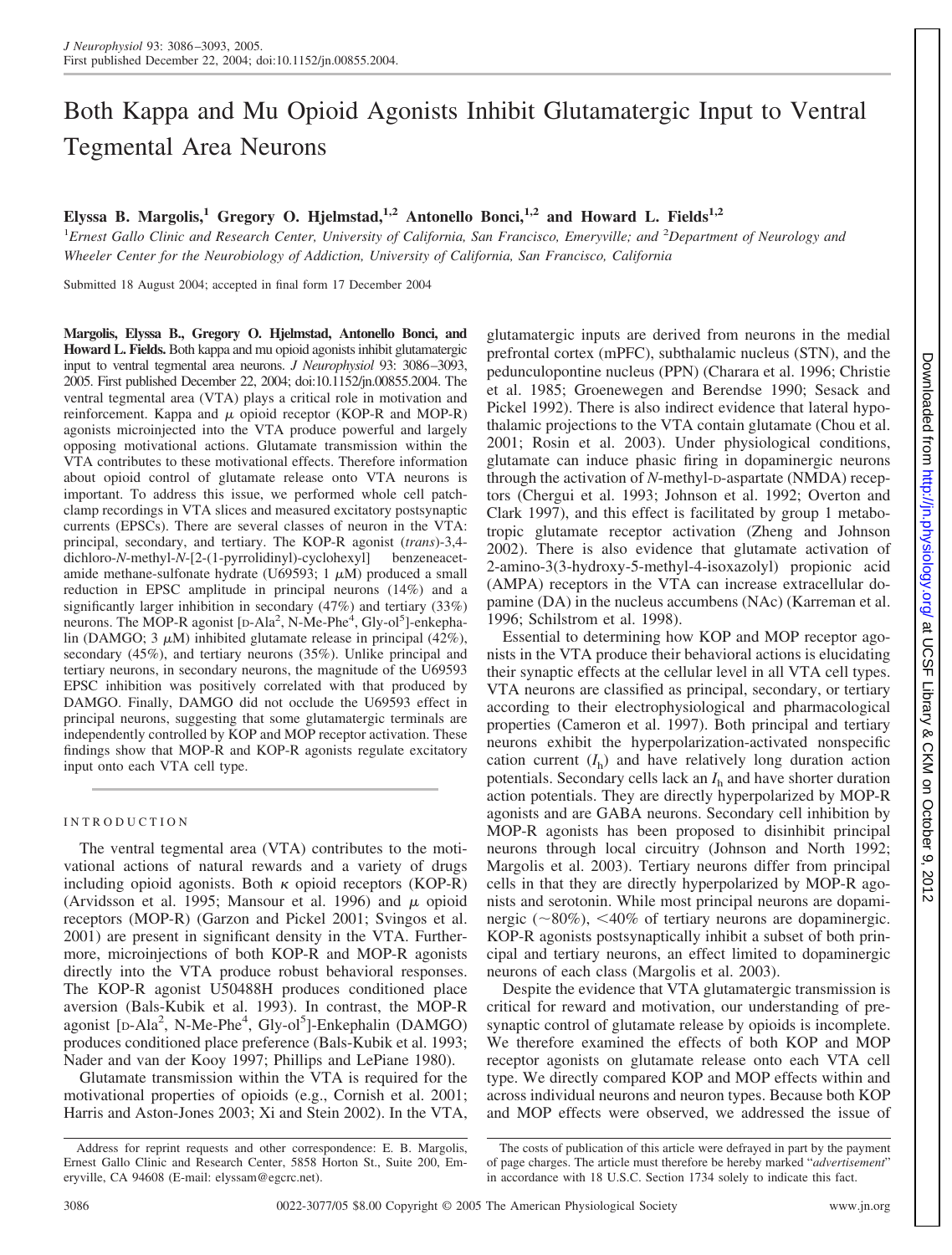whether KOP and MOP receptor agonists act on the same terminals by testing whether the effects of the two agonists occluded.

#### METHODS

Twenty- to 36-day-old male Sprague-Dawley rats were anesthetized with isofluorane, and their brains were removed. Horizontal slices (200  $\mu$ m thick) containing the VTA were prepared using a vibratome (Leica Instruments). Slices were submerged in artificial cerebrospinal fluid (ACSF) solution containing (in mM) 119 NaCl, 2.5 KCl, 1.3 MgSO<sub>4</sub>, 1.0 NaH<sub>2</sub>PO<sub>4</sub>, 2.5 CaCl<sub>2</sub>, 26.2 NaHCO<sub>3</sub>, and 11 glucose, saturated with 95%  $O_2$ -5%  $CO_2$  and allowed to recover at 32 $\degree$ C for  $\geq$ 1 h.

Individual slices were visualized under a Zeiss Axioskop with differential interference contrast optics and infrared illumination. Whole cell patch-clamp recordings were made at 31°C using 2.5- to  $4-M\Omega$  pipettes containing (in mM) 123 K-gluconate, 10 HEPES, 0.2 EGTA, 8 NaCl, 2 MgATP, and 0.3 Na<sub>3</sub>GTP (pH 7.2, osmolarity adjusted to 275).

Recordings were made using an Axopatch 1-D, filtered at 2 kHz, and collected at 5 kHz using IGOR Pro (Wavemetrics, Lake Oswego, OR).  $I<sub>h</sub>$  was recorded by voltage clamping cells and stepping from  $-60$  to  $-120$  mV. Series resistance and input resistance were sampled throughout voltage-clamp experiments with 4-mV, 200-ms depolarizing steps once every 10 s. For purposes of classification, every neuron was tested for postsynaptic actions of either the MOP-R selective agonist DAMGO (3  $\mu$ M) or the 5-HT<sub>1</sub> agonist 5-carboxamidotryptamine (5-CT; 500 nM) in current clamp following the voltage-clamp experiment. Cells were recorded in voltage-clamp mode ( $V = -70$  mV) while measuring excitatory postsynaptic currents (EPSCs). All EPSCs were measured in the presence of picrotoxin (100  $\mu$ M). Stimulating electrodes were placed 60–150  $\mu$ m rostral to the patched cell. In neurons where paired pulses were administered, two pulses 50 ms apart were delivered once every 10 s. The EPSC amplitude was calculated by comparing a 2-ms period around the peak to a 2-ms interval just before stimulation. The paired-pulse ratio (PPR) was calculated by dividing the amplitude of the second EPSC by that of the first, trial by trial, and averaging across trials. Spontaneous events were identified in a subset of experiments by searching the smoothed first derivative of the data trace for values that exceeded a set threshold, and these events were visually confirmed. Experiments with baseline sEPSC frequencies <0.25 Hz were excluded from drug effect analyses because too few events were detected to reliably measure changes in frequency.

Results are presented as means  $\pm$  SE where appropriate. Summary comparisons were made between the average of the 4 min of baseline just preceding each respective drug application to 4 min of stable drug effect. The significance of drug effects was tested across all VTA neurons and within individual cell types using the two-way repeatedmeasures ANOVA followed by the Student-Newman-Keuls (SNK) method for multiple comparisons. Differences in effect sizes between neuron populations were tested with one-way ANOVA and the SNK method where appropriate. The significance of effects within individual neurons was tested with the Student's *t*-test, comparing the last 4 min of baseline to the last 4 min of drug application. Significance was defined at  $P < 0.05$ . In the case of postsynaptic drug effects, recovery during drug washout was also required.

All drugs were applied by bath perfusion. Stock solutions were made and diluted in Ringer immediately before application. (*trans*)- 3,4-Dichloro-*N*-methyl-*N*-[2-(1-pyrrolidinyl)-cyclohexyl] benzeneacetamide methane-sulfonate hydrate (U69593) was diluted in 50% EtOH to a concentration of 1 mM; nor-binaltorphimine (nor-BNI; 1 mM), 5-CT (1 mM), CTAP (1 mM), and DAMGO (1 mM) were diluted in  $H<sub>2</sub>O$ . Picrotoxin was diluted in DMSO (100 mM). All chemicals were obtained from Sigma Chemical (St. Louis, MO) or Tocris (Ballwin, MO).

#### RESULTS

Whole cell voltage-clamp recordings were made from neurons in the VTA. Pharmacologically isolated (100  $\mu$ M picrotoxin) EPSCs were electrically evoked, and we confirmed that this evoked current was due to AMPA receptor activation by blocking the response with the non-NMDA glutamate receptor antagonist 6,7-dinitroquinoxaline-2,3-dione (DNQX; 10  $\mu$ M,  $n = 3$ ).

To address the question of whether opioids differentially alter glutamatergic transmission onto different cell types in the VTA, we classified neurons by their electrophysiological and pharmacological properties as principal, secondary, or tertiary (Margolis et al. 2003). In most neurons, the changes in stimulated EPSC amplitude following bath application of both the KOP-R selective agonist U69593 (1  $\mu$ M) and the MOP-R selective agonist DAMGO (3  $\mu$ M) were measured (Fig. 1). U69593 produced a modest reduction in EPSC amplitude in principal neurons (14  $\pm$  4%), significantly smaller than the DAMGO effect in the same neurons  $(42 \pm 8\%, n = 11,$ ANOVA:  $P < 0.01$ ). In contrast, in secondary cells, EPSCs



ᅙ

FIG. 1. Excitatory postsynaptic currents (EPSCs) in the ventral tegmental area (VTA) neurons are inhibited by both kappa opioid and mu opioid receptor (KOP-R and MOP-R) agonists. Evoked EPSCs in principal  $(n = 11)$ , secondary  $(n = 10)$ , and tertiary  $(n = 9)$  neurons are inhibited by the KOP-R agonist (*trans*)-3,4-dichloro-*N*-methyl-*N*-[2-(1-pyrrolidinyl)-cyclohexyl] benzeneacetamide methane-sulfonate hydrate (U69593; 1  $\mu$ M). This inhibition is reversed by the KOP-R selective antagonist nor-binaltorphimine (nor-BNI; 100 nM). [D-Ala<sup>2</sup>, N-Me-Phe<sup>4</sup>, Gly-ol<sup>5</sup>]-enkephalin (DAMGO; 3  $\mu$ M), a MOP-R selective agonist, inhibits EPSC amplitude in the same cells of each cell type.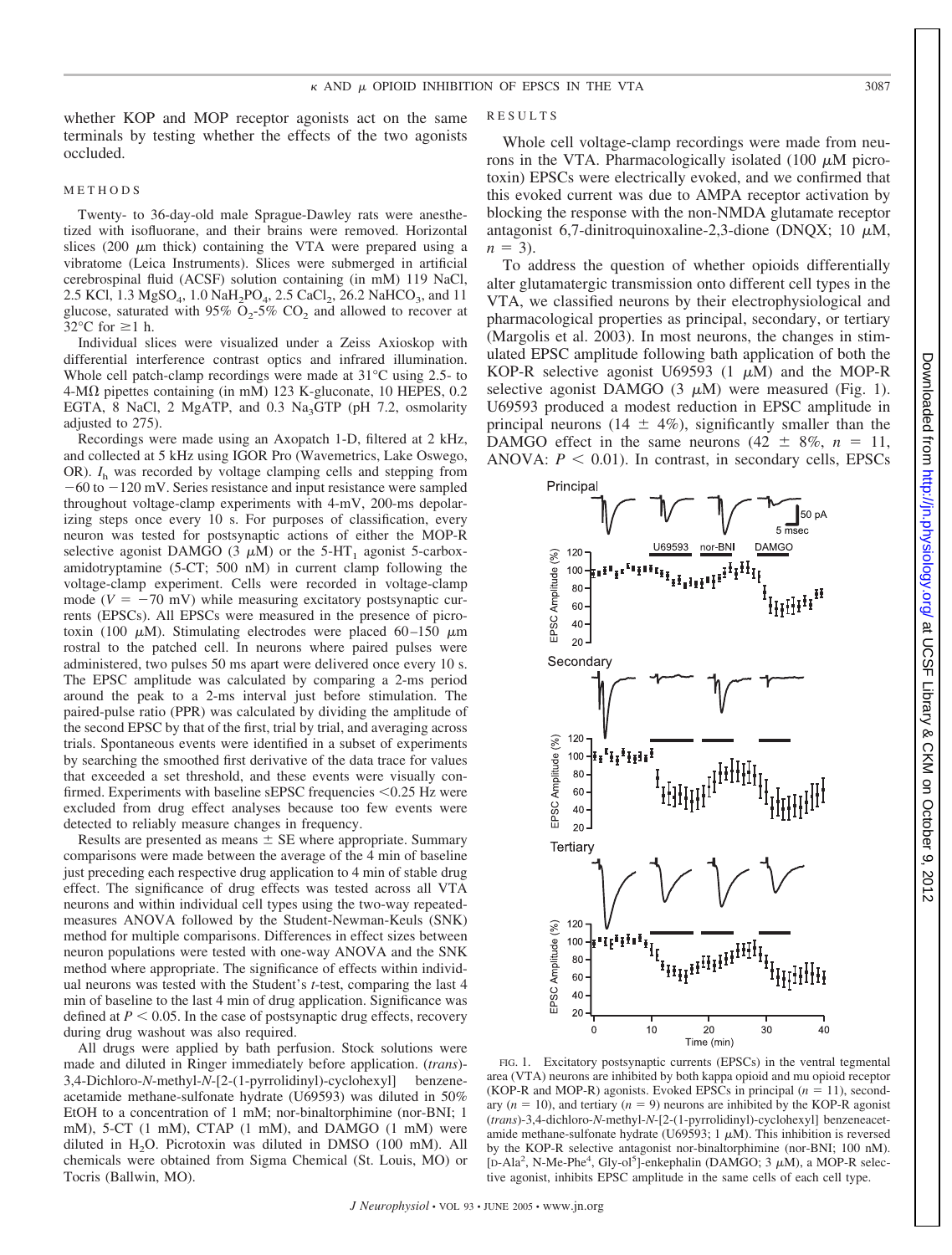were inhibited to a similar degree by both U69593 (47  $\pm$  10%) and DAMGO (45  $\pm$  10%,  $n = 10$ ). EPSCs in tertiary neurons were also inhibited by both U69593 (33  $\pm$  6%) and DAMGO  $(35 \pm 6\%, n = 9)$ . Because inhibition by the KOP-R agonist U69593 persisted for  $\geq 15$  min after washout commenced (1)  $\mu$ M,  $n = 6$ , data not shown), we used the KOP-R selective antagonist nor-BNI (100 nM) to reverse the KOP-mediated inhibition. Application of nor-BNI before U69593 completely blocked the KOP-R agonist effect  $(2 \pm 2\%, n = 3, 1 \text{ cell of})$ each type). Because DAMGO was applied a second time to identify the cell type while recording in current-clamp mode, in most experiments no antagonist was used to reverse the prolonged presynaptic MOP-R activation response. However, in a separate set of cells, the application of the MOP-R selective antagonist D-Phe-Cys-Tyr-D-Tryp-Lys-Thr-Pen-Thr-NH2 (CTAP; 500 nM) reversed the DAMGO (3  $\mu$ M) effect ( $n = 4$ , data not shown).

Comparing cell types, the observed U69593 effect was significantly larger in secondary and tertiary neurons than in principal neurons (SNK: principal vs. secondary,  $P < 0.05$ ; principal vs. tertiary,  $P \leq 0.05$ ). The DAMGO EPSC inhibition was not significantly different among cell types.

To provide evidence that the observed EPSC inhibitions were presynaptic, we examined changes in the PPR for each drug. A drug-induced decrease in the probability of release is typically correlated with an increase in the PPR (Manabe et al. 1993). We found no significant differences between the baseline PPRs of the different cell types (principal:  $0.9 \pm 0.1$ ,  $n =$ 12; secondary:  $1.2 \pm 0.2$ ,  $n = 9$ ; tertiary:  $0.93 \pm 0.06$  Hz,  $n =$ 8; ANOVA:  $P > 0.05$ ).

Although opioid-induced changes in PPR for both U69593 and DAMGO varied greatly across cells and cell types, enhancement of PPR was observed for both receptor types. Figure 2*A* shows examples comparing baseline evoked EPSCs to those recorded in the presence of either U69593 or DAMGO and the time courses of the EPSC amplitude and PPR. This principal neuron exhibited a significant increase in PPR with both drugs. Overall, VTA neurons showed a significant facilitation of PPR in the presence of U69593 ( $n = 29$ , ANOVA:  $P < 0.05$ , Fig. 2*B*) and DAMGO ( $n = 28$ , ANOVA:  $P < 0.05$ , Fig. 2*C*). However, when broken down by cell type, the only significant effect observed was that produced by DAMGO in secondary neurons. Individually, less than one-third of all neurons (8/30) showed a significant increase in PPR with U69593 (Student's *t*-test,  $P < 0.05$ ), and these neurons were distributed across all three cell types. A slightly higher proportion of neurons showed a significant increase in PPR with DAMGO (11/29), and these also included neurons of each type. There was overall a significant linear correlation between the magnitude of EPSC inhibition and the change in PPR for both U69593 (Fig. 2*D*; principal,  $n = 12$ ; secondary,  $n = 9$ ; tertiary,  $n = 8$ ;  $r^2 = 0.67$ ,  $P < 0.05$ ) and DAMGO (Fig. 2*E*; principal,  $n = 11$ ; secondary,  $n = 8$ ; tertiary,  $n = 8$ ;  $r^2 = 0.22$ ,  $P < 0.05$ ), but these relationships did not hold for individual neuron types.

The relative insensitivity of PPR in VTA neurons to U69593 and DAMGO leaves open the possibility that the observed KOP and MOP effects on EPSC amplitude may not be due to presynaptic mechanisms. Therefore, as an alternative method to test for a presynaptic site of action of the observed effects, we monitored spontaneous EPSCs (sEPSCs) simultaneously



http://jn.physiology.org/ at UCSF Library & CKM on October

at UCSF Library & CKM on October 9, 2012 <http://jn.physiology.org/> Downloaded from

 $\ddot{\circ}$ 2012

Downloaded from

FIG. 2. Paired-pulse ratio (PPR) in VTA neurons increases due to KOP and MOP receptor agonists. *A*: significant paired-pulse facilitation (PPF) in response to both U69593 (1  $\mu$ M) and DAMGO (3  $\mu$ M). Recording traces show example baseline (light) and drug (dark) evoked EPSCs. Time courses show both inhibition of evoked EPSC amplitude and facilitation of PPR during drug applications. *B*: there is a significant PPF in pooled VTA neurons in the presence of U69593; however, no cell type alone exhibits a significant change in PPR (principal,  $n = 12$ ; secondary,  $n = 9$ ; tertiary,  $n = 8$ ; ANOVA:  $P \le$ 0.05, SNK:  $P > 0.05$  principal, secondary, and tertiary). *C*: in addition to the overall PPF observed in the pooled VTA neurons during DAMGO application, there was also a significant increase among secondary neurons (principal,  $n =$ 11; secondary,  $n = 8$ ; tertiary,  $n = 8$ ; ANOVA:  $P < 0.05$ , SNK:  $P < 0.05$ secondary,  $P > 0.05$  principal and tertiary). *D*: there is a significant linear correlation ( $P < 0.05$ ) between the magnitude of EPSC inhibition by U69593 and the change in the PPR caused by the drug in pooled VTA neurons. *E*: similarly, there is a significant linear correlation in pooled VTA neurons ( $P \leq$ 0.05) between DAMGO-induced EPSC inhibition and PPF.  $*P < 0.05$ .

with the evoked responses to test for correlations between changes in spontaneous and evoked EPSCs. Baseline sEPSC frequencies were variable across neurons, but there were no differences in baseline frequencies between cell types (principal:  $1.3 \pm 0.5$  Hz,  $n = 8$ ; secondary:  $3.9 \pm 1.4$  Hz,  $n = 9$ ; tertiary:  $2.5 \pm 0.5$  Hz,  $n = 8$ , ANOVA:  $P > 0.05$ ). U69593 was found to inhibit sEPSCs, but did not change their amplitude (Fig. 3). Pooled data show that the frequency of sEPSCs significantly decreased from baseline across all cell types in response to both U69593 (ANOVA:  $P < 0.005$ ) and DAMGO  $(P < 0.005, Fig. 3D)$ . These inhibitions were not accompanied by changes in sEPSC amplitude for either drug (ANOVA: U69593  $P > 0.05$ , DAMGO  $P > 0.05$ , Fig. 3*E*). The presence of a decrease in sEPSC frequency and a lack of an effect on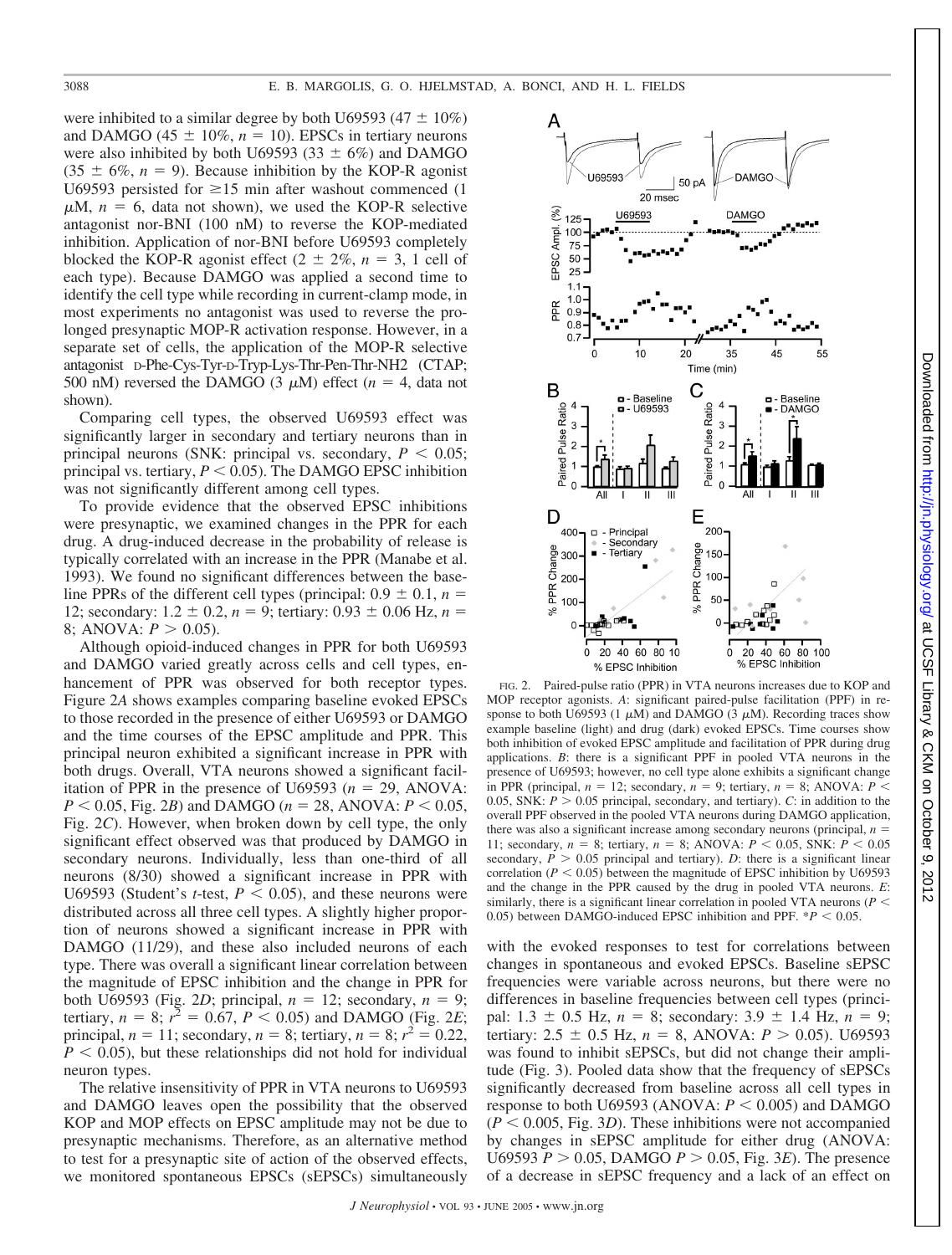

sEPSC amplitude are consistent with an opioid-induced decrease in glutamate release probability. Furthermore, changes in sEPSC frequency were correlated with U69593-induced decreases in evoked EPSC amplitudes in each cell type (Fig. 3*F*). Although only principal neurons showed a significant correlation between evoked EPSC inhibition and sEPSC frequency in the presence of DAMGO, a trend toward a relationship is evident in secondary and tertiary neurons (Fig. 3*G*).

To ensure that the observed effects on sEPSC frequencies were not due to postsynaptic inhibitions of KOP- or MOPsensitive spontaneously active glutamatergic neurons in the slice that synapse onto the neurons recorded in the preceding experiments, in separate experiments, we measured changes in miniature EPSCs (mEPSCs) in the presence of TTX (500 nM). The application of TTX did not change the frequency of observed spontaneous events in any cell type (principal:  $1.8 \pm$ 0.6 Hz baseline,  $1.6 \pm 0.6$  Hz TTX,  $n = 7$ ; secondary:  $1.6 \pm$ 0.4 Hz baseline,  $1.5 \pm 0.5$  Hz TTX,  $n = 10$ ; tertiary:  $1.7 \pm 0.3$ Hz baseline,  $1.4 \pm 0.3$  Hz TTX,  $n = 8$ , ANOVA:  $P > 0.05$ ) or amplitude (principal:  $14 \pm 5$  pA baseline,  $13 \pm 5$  pA TTX,  $n = 7$ ; secondary: 13  $\pm$  1 pA baseline, 14  $\pm$  1 pA TTX,  $n =$ 10; tertiary:  $14 \pm 2$  pA baseline,  $12.8 \pm 0.6$  pA TTX,  $n = 8$ , ANOVA:  $P > 0.05$ ). The lack of an effect of TTX on either the frequency or the amplitude of spontaneous excitatory events in these neurons indicates that the previously observed sEPSCs are not action potential dependent.

In the presence of TTX, there was a significant inhibition of mEPSC frequency by U69593 (1  $\mu$ M) among pooled VTA neurons ( $n = 10$ , ANOVA:  $P < 0.001$ ), with the largest effect occurring in tertiary neurons (Fig. 4*A*). There was no change in mEPSC amplitude observed during U69593 application (*n* 10, ANOVA:  $P > 0.05$ , Fig. 4*B*). In separate experiments, DAMGO (3  $\mu$ M) also inhibited the frequency of mEPSCs in pooled VTA neurons ( $n = 15$ , ANOVA:  $P < 0.005$ , Fig. 4*A*). While as a group VTA neurons did show a significant decrease in mEPSC amplitude in the presence of DAMGO  $(n = 15,$ ANOVA:  $P < 0.05$ ), no individual cell type showed a significant change (Fig. 4*B*). That the frequency of mEPSCs decreases with both U69593 and DAMGO further supports a presynaptic mechanism for the observed effects.

A subset of *I*h-expressing neurons are postsynaptically inhibited by KOP-R agonists (Margolis et al. 2003). To confirm that this postsynaptic effect was not contributing to our evoked presynaptic observations, we compared the evoked presynaptic effects of U69593 in *I*<sup>h</sup> expressing (principal and tertiary) neurons in which the KOP-R agonist induced a positive change in the holding current  $(n = 6)$  to those recorded in neurons that

FIG. 3. Frequency, but not amplitude, of sEPSCs is diminished by the KOP-R agonist U69593. *A*: sample traces of spontaneous activity recordings in a secondary neuron during baseline and U69593 application  $(1 \mu M)$ . *B*: in the same neuron, the cumulative plot shows no difference between sEPSC amplitudes during baseline and in the presence of U69593. *C*: U69593 application shifts the cumulative plot of the inter-event interval to the right of baseline. *D*: sEPSC frequency was significantly decreased by both the KOP-R agonist U69593 (1  $\mu$ M; principal,  $n = 8$ ; secondary,  $n = 9$ ; tertiary,  $n = 8$ ) and the MOP-R agonist DAMGO (3  $\mu$ M; principal,  $n = 6$ ; secondary,  $n = 7$ ; tertiary,  $n = 7$ ). *E*: sEPSC amplitude was not affected by U69593 (1  $\mu$ M) or DAMGO (3  $\mu$ M). *F*: there is a significant correlation between the effect of U69593 on the amplitude of evoked EPSCs and the inhibition of sEPSC frequency in principal, secondary, and tertiary neurons. *G*: while there is a trend toward a relationship between the effect of DAMGO on the amplitude of evoked EPSCs and the inhibition of sEPSC frequency in secondary and tertiary neurons, only principal neurons show a significant relationship between these measures.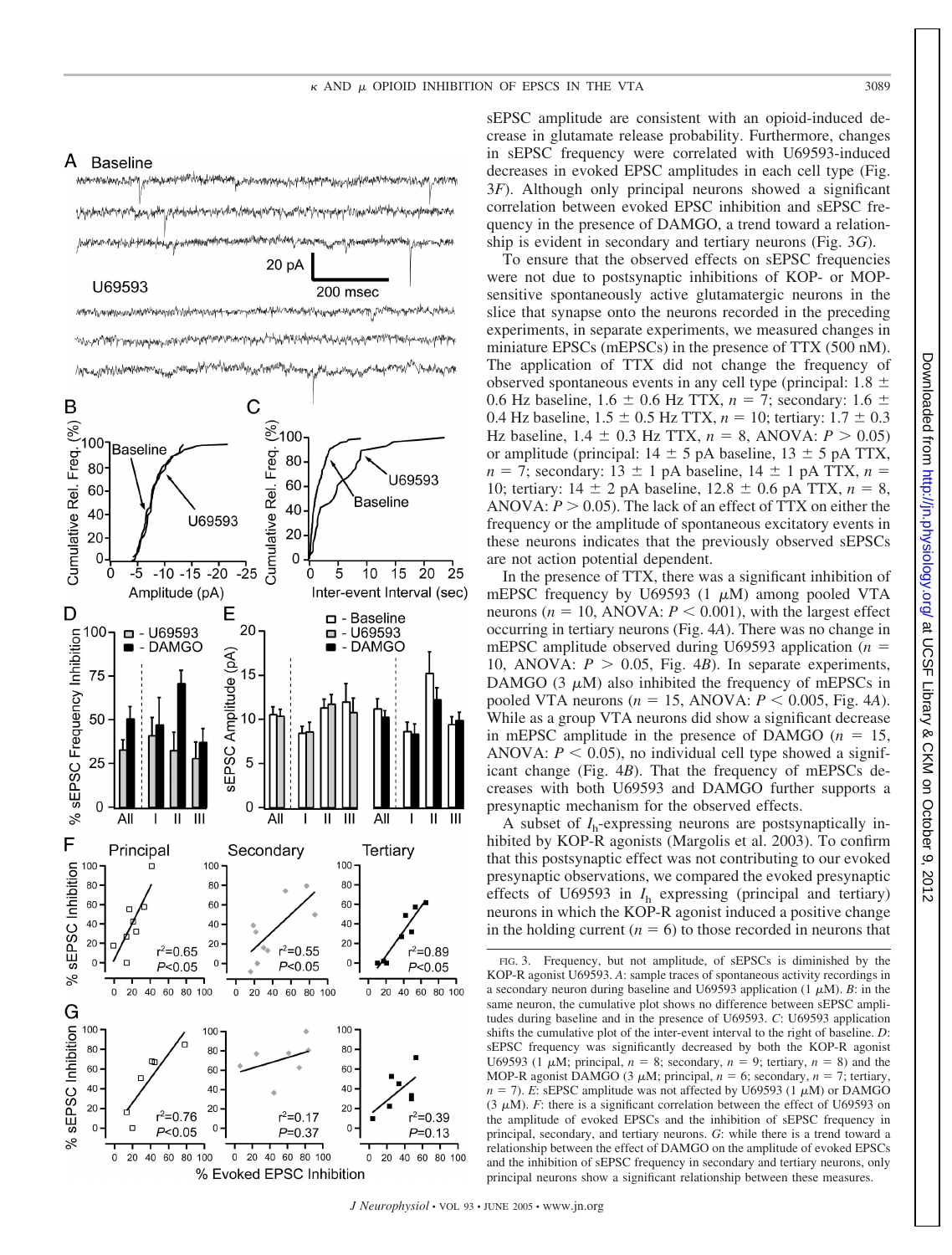

FIG. 4. Opioids decrease the frequency of miniature excitatory events. *A*: mEPSC frequency among pooled VTA neurons is significantly diminished by U69593 (1  $\mu$ M, ANOVA:  $P < 0.05$ ). Furthermore, tertiary neurons ( $n = 2$ ), but not principal  $(n = 4)$  or secondary  $(n = 4)$  neurons, show a decrease in mEPSC frequency during U69593 application [Student-Newman-Keuls (SNK):  $P < 0.05$  tertiary,  $P > 0.05$  principal and secondary]. The MOP-R agonist DAMGO  $(3 \mu M)$  significantly decreased the frequency of mEPSCs in pooled (ANOVA:  $P < 0.05$ ), principal ( $n = 3$ ) and secondary ( $n = 6$ ), but not tertiary ( $n = 6$ ), neurons (SNK:  $P < 0.05$  principal and secondary,  $P > 0.05$ tertiary). *B*: U69593 did not significantly affect mEPSC amplitude in pooled data or any cell type. DAMGO significantly decreased mEPSC amplitude in the pooled data, but not in any individual neuron type.  $*P < 0.05$ .

exhibited no change in holding current with U69593 ( $n = 13$ , Fig. 5*A*). There was no difference between the KOP-R agonistmediated presynaptic inhibitions of EPSCs for these two groups (ANOVA:  $P > 0.05$ ). Interestingly, there was a significant difference in the MOP-R agonist DAMGO inhibition of evoked EPSCs in these two groups:  $I<sub>h</sub>$  neurons that were postsynaptically hyperpolarized by the KOP-R agonist showed a significantly greater EPSC inhibition during a separate application of DAMGO (ANOVA:  $P < 0.01$ ). Conversely,  $I<sub>h</sub>$ neurons that were postsynaptically inhibited by the MOP-R agonist DAMGO (i.e., tertiary neurons,  $n = 9$ ) showed a greater EPSC inhibition by U69593 than those that were not  $(i.e., principal neurons, n = 12, ANOVA:  $P < 0.05$ , Fig. 5B).$ There was no difference in the presynaptic DAMGO effect for neurons postsynaptically inhibited by MOP-R agonists compared with those that were not (Fig. 5*B*).

For both MOP and KOP receptor agonists, the largest presynaptic EPSC inhibitions were observed in secondary neurons, and only secondary cells showed a significant correlation between KOP and MOP receptor agonist EPSC inhibi-



FIG. 5. Presynaptic KOP and MOP actions in *I*<sup>h</sup> neurons partially segregate according to postsynaptic KOP and MOP actions.  $A$ : compared with  $I<sub>h</sub>$  neurons not postsynaptically inhibited by KOP-R agonist U69593 (1  $\mu$ M,  $n = 13$ ), those that are exhibit a greater EPSC inhibition by DAMGO (3  $\mu$ M,  $n = 6$ ). There is no difference in EPSC inhibition by U69593 (1  $\mu$ M) between neurons postsynaptically hyperpolarized by U69593 and those with no postsynaptic sensitivity to U69593. *B*: neurons that were postsynaptically hyperpolarized by the MOP-R agonist DAMGO (3  $\mu$ M, tertiary neurons,  $n = 9$ ) showed a greater EPSC inhibition by U69593 than those that were not (principal neurons,  $n =$ 12). There was no difference in EPSC inhibition by DAMGO between those neurons that were postsynaptically inhibited by DAMGO and those that were not.  $*P < 0.05$ ,  $**P < 0.01$ .



FIG. 6. EPSC inhibition by KOP and MOP in secondary neurons is correlated. There is no apparent relationship between the magnitude of EPSC inhibition by U69593 (1  $\mu$ M) and DAMGO (3  $\mu$ M) in principal (*n* = 12) or tertiary  $(n = 8)$  neurons. There is a significant linear correlation between EPSC inhibition by U69593 and DAMGO in secondary neurons ( $n = 9, P < 0.05$ ). The greatest inhibitions by both U69593 and DAMGO were also observed in secondary neurons.

tions (Fig. 6). It is interesting to note that the EPSCs in a subset of secondary neurons (3/9) were inhibited  $>75\%$  by both U69593 and DAMGO, a much larger effect than that observed in any principal or tertiary neuron. In the example traces in Fig. 1, the evoked EPSC signal appeared completely blocked, and this was typical of all three secondary neurons with these large evoked EPSC inhibitions. This effect would require that KOP and MOP receptors co-localize on glutamatergic terminals synapsing on to at least a subpopulation of secondary neurons.

To address the question of whether MOP-Rs and KOP-Rs are segregated or are co-localized on the same glutamate terminals synapsing onto  $I<sub>h</sub>$ -expressing neurons, we carried out occlusion experiments in principal and tertiary neurons. After a stable baseline was obtained, DAMGO was added to the bath, and the EPSC inhibition was allowed to stabilize. The addition of U69593 resulted in an additional inhibition of EPSC amplitude in all  $I<sub>h</sub>$  neurons ( $n = 8$ , Fig. 7*A*). Furthermore, while there was no difference between the magnitude of the U69593 effect in the presence  $(8 \pm 3\%, n = 4)$  or absence of DAMGO among principal neurons, the U69593-mediated EPSC inhibition in tertiary neurons was significantly smaller in the presence of DAMGO (10  $\pm$  3%, *n* = 4) than in ACSF alone (ANOVA:  $P < 0.05$ , Fig. 7*B*). These data are consistent with the hypothesis that MOP-Rs and KOP-Rs segregate to separate glutamatergic inputs to principal neurons, but require that at least some MOP-Rs and KOP-Rs are colocalized on glutamatergic terminals that synapse onto tertiary neurons.



FIG. 7. MOP inhibition of glutamate release does not occlude the KOP-R mediated EPSC inhibition.  $A: I<sub>h</sub>$  neurons exhibit further EPSC inhibition when U69593 (1  $\mu$ M) is applied in the presence of DAMGO (3  $\mu$ M,  $n = 8$ ). *B*: among principal neurons, the magnitude of the additional EPSC inhibition due to U69593 in the presence  $(n = 4)$  or absence  $(n = 11)$  of DAMGO was not different. EPSC inhibition by U69593 in tertiary neurons was significantly smaller in the presence of DAMGO  $(n = 4)$  than in control artificial cerebrospinal fluid (ACSF;  $n = 9$ ).  $*P < 0.05$ .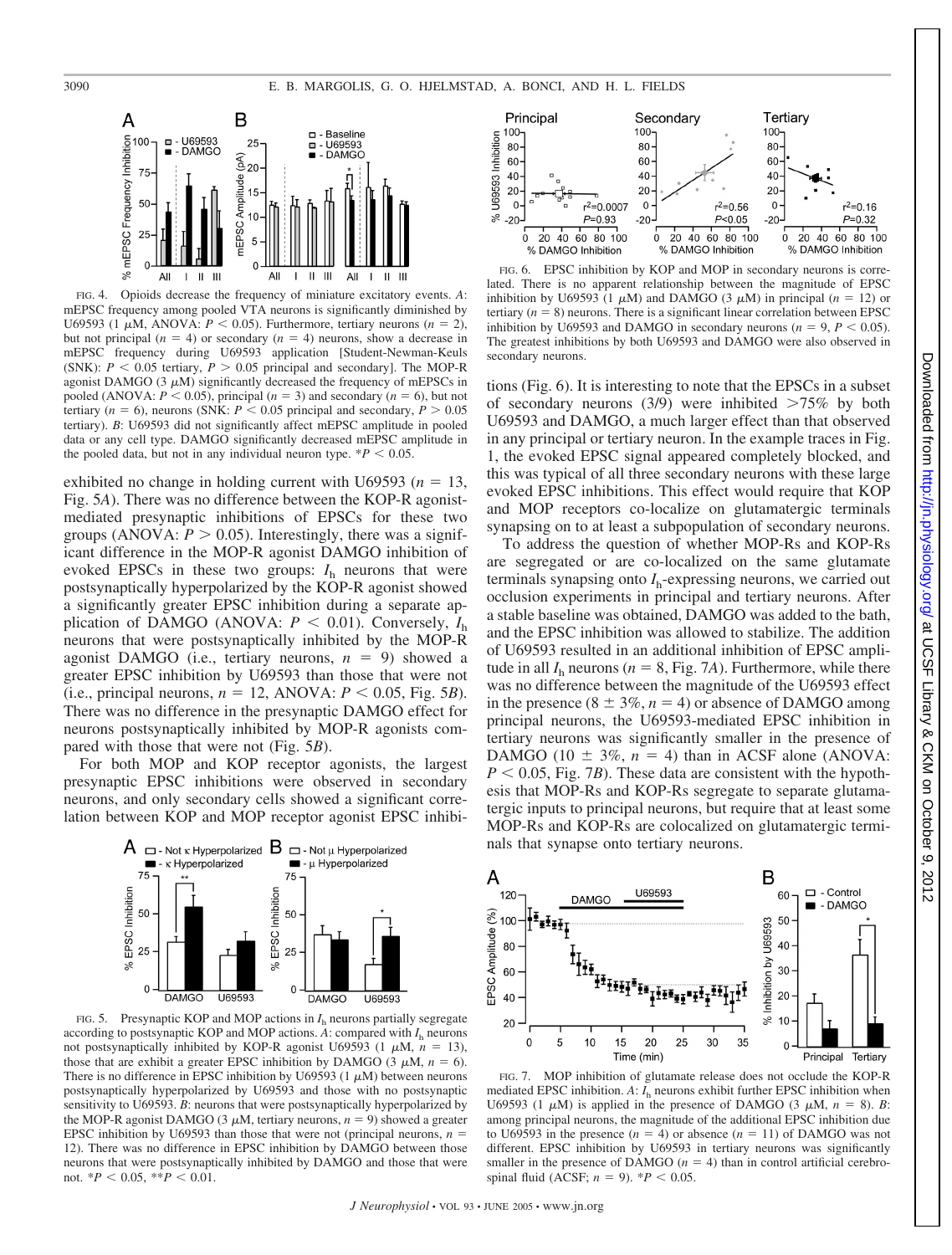#### DISCUSSION

Our results show that glutamate terminals onto each class of VTA neuron are inhibited by both KOP and MOP receptor agonists. KOP EPSC inhibition is larger in secondary and tertiary cells than it is in principal neurons. Among neurons with an  $I<sub>b</sub>$  (principal and tertiary), those that are postsynaptically hyperpolarized by KOP-R agonists show greater EPSC inhibition by MOP-R agonists. In those VTA neurons without an *I*<sup>h</sup> (secondary), there is a significant correlation between the magnitudes of the KOP- and MOP-induced EPSC inhibitions.

Our results confirm and extend previous findings on opioid modulation of glutamate release in the VTA. The results presented here are in agreement with earlier observations of presynaptic inhibition of glutamate release by MOP-R agonists in *I*<sup>h</sup> and non–*I*h-expressing VTA neurons (Bonci and Malenka 1999; Manzoni and Williams 1999). However, the presynaptic KOP effect showed here was not observed in a previous investigation of glutamate release onto  $I<sub>h</sub>$ -expressing neurons in the VTA (Manzoni and Williams 1999). Given the large variability reported for the seven neurons tested with U69593 in that study, an EPSC inhibition is likely to have occurred in a subset of those neurons. The variability of KOP inhibition across all *I*<sup>h</sup> neurons reported here may have led to an average effect that was not significantly different from zero in their study when principal and tertiary neurons were not distinguished. The small but significant U69593 effect we observed in principal neurons was not only confirmed by sEPSC and mEPSC measurements, but was reversed by nor-BNI, confirming its KOP-R selectivity.

We observed a previously unreported and significant relationship between the pre- and postsynaptic effects of KOP and MOP receptor agonists in  $I<sub>h</sub>$  neurons. The EPSC inhibition by KOP-R agonists was larger among neurons postsynaptically hyperpolarized by MOP-R agonists (i.e., tertiary neurons), and MOP-mediated EPSC inhibition was larger in neurons postsynaptically inhibited by KOP-R agonists. Interestingly, while about 70% of  $I_h$ -expressing neurons in the VTA are dopaminergic, all neurons hyperpolarized by KOP are dopaminergic (Margolis et al. 2003). Although there are also DA neurons that are not inhibited by KOP-R agonists, the data reported here suggest that glutamatergic inputs to DA neurons are more sensitive to MOP-R agonists than those onto non-DA, *I*hexpressing neurons. This conclusion will need to be confirmed in future experiments.

The inhibition of excitatory input to DA neurons by MOP-R agonists seems counter to the observation that MOP-R agonists in the VTA excite DA neurons. However, it is possible that the function of MOP-R activation in the VTA is to increase firing rate without producing bursting in DA neurons. Glutamate input to DA neurons tends to shift the tonic, spontaneous activity of DA neurons to a bursting pattern, often without changing the overall firing rate of the neuron (Chergui et al. 1993; Connelly and Shepard 1997; Floresco et al. 2003; Johnson et al. 1992; Overton and Clark 1992). The combination of indirect disinhibition of DA neurons by MOP-R agonists (through the inhibition of local GABAergic neurons) with presynaptic EPSC inhibition could produce greater neuron activity without shifting the firing pattern to bursting. Such a change could increase a temporally broad DA signal, which is likely to carry very different information from the pulsed

release associated with bursting of VTA DA neurons (Phillips et al. 2003).

Presynaptic inhibition of glutamate release in the VTA provides an important mechanism by which inputs to the VTA can be differentially controlled by KOP and MOP receptor agonists. The occlusion experiments reported here provide evidence that MOP-Rs and KOP-Rs differentially regulate glutamatergic inputs onto both principal and tertiary neurons. The lack of a difference among principal neurons in EPSC inhibition by U69593 applied in the presence of DAMGO compared with that observed in ACSF is consistent with KOP-Rs and MOP-Rs being segregated to separate terminals. However, secondary and tertiary neurons must have at least partial overlap of receptor expression on individual glutamatergic terminals. In tertiary neurons, this conclusion is supported by the finding that the KOP-R agonist mediated EPSC inhibition was diminished in the presence of the MOP-R agonist. In many secondary cells, U69593 and DAMGO each inhibited EPSC amplitude by  $>50\%$ . Together with the correlation between U69593 and DAMGO EPSC inhibitions in these neurons, these data support the hypothesis that KOP-Rs and MOP-Rs are on the same glutamatergic terminals synapsing onto secondary neurons. Interestingly, glutamate excitation of secondary neurons in the VTA increases firing rates without causing bursting (Steffensen et al. 1998). Therefore not only does glutamate appear to have a very different postsynaptic function in secondary neurons compared with that in principal and tertiary cells, but the opioid regulation of these inputs seems to be fundamentally different.

Unlike the combinations of postsynaptic KOP-Rs and MOP-Rs that are differentially expressed in different VTA cell classes, presynaptic KOP and MOP receptor activation does inhibit glutamate release onto all VTA neurons. This provides a broad functional range of opioid modulation of VTA neuronal activity. Similar presynaptic KOP inhibition of glutamate release onto cell types having different postsynaptic opioid responses has also been observed in the nucleus raphe magnus (Bie and Pan 2003). Functional roles for these multiple opioid receptor sites in the VTA may be related to the synaptic location and timing of release of endogenous KOP and MOP receptor ligands. Projections to the VTA of neurons containing enkephalin, a MOP and  $\delta$  opioid receptor agonist peptide, arise from the ventral pallidum, and those immunoreactive for endomorphin, a MOP-R selective agonist peptide, arise from the hypothalamus (Greenwell et al. 2002; Kalivas et al. 1993). It is possible then that endogenous ligands acting at the MOP-R in the VTA could be released by different events and at different times from those that lead to the release of the endogenous KOP-R selective ligand dynorphin, which is released from terminals of neurons located in the nucleus accumbens, lateral hypothalamus, and amygdala (Chou et al. 2001; Fallon et al. 1985).

Postsynaptic inhibitions by both KOP-R and MOP-R agonists in the VTA have previously been examined (Cameron et al. 1997; Johnson and North 1992; Margolis et al. 2003). Postsynaptically, only subsets of dopaminergic principal and tertiary neurons are inhibited by KOP-R agonists, while, by definition, all secondary and tertiary cells are directly inhibited by MOP-R agonists. Thus concurrent KOP- or MOP-induced presynaptic inhibition of glutamate release and postsynaptic hyperpolarization would be synergistic in secondary and ter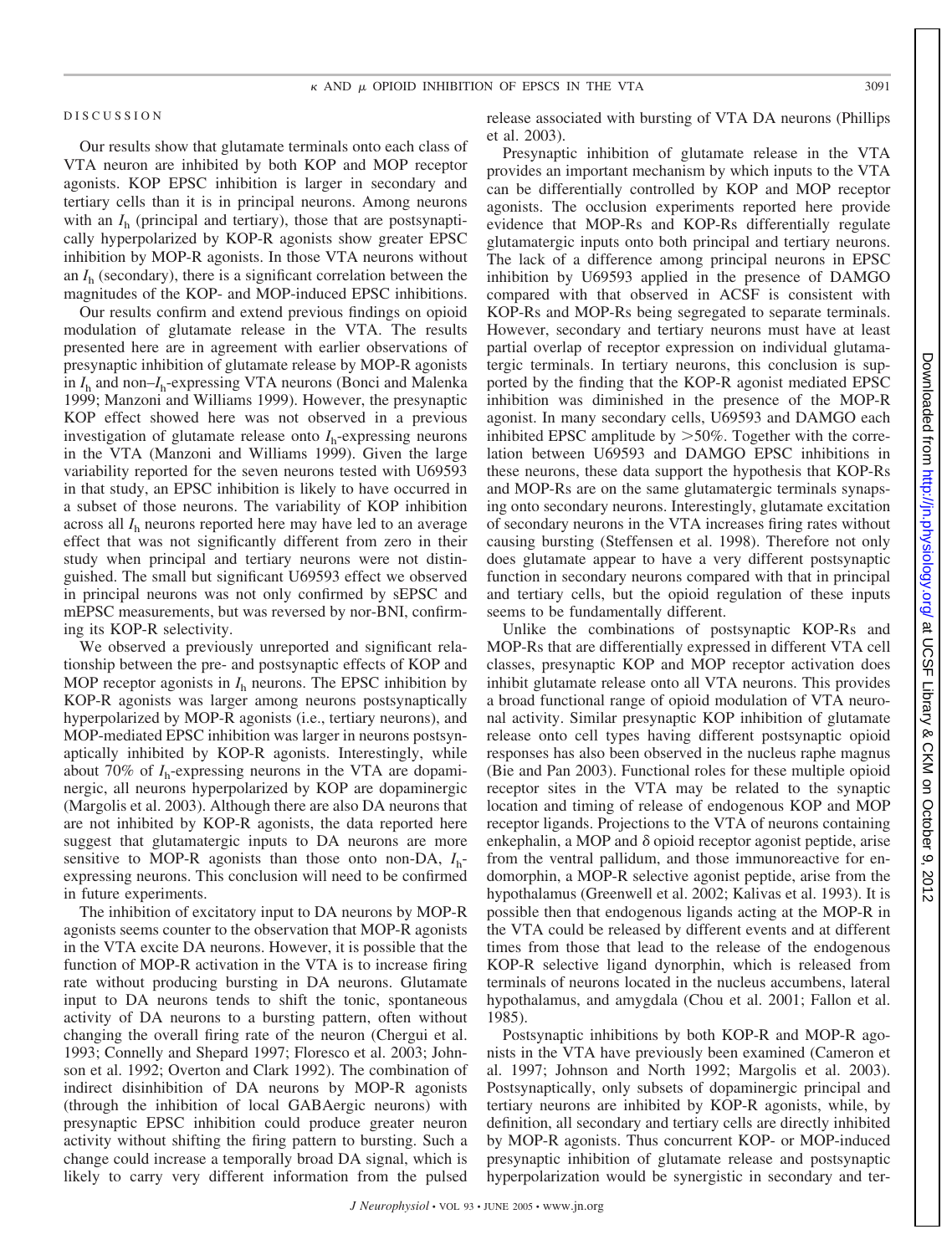tiary neurons. It is also important to point out that principal and tertiary neurons fire in the absence of synaptic input. Therefore opioids can modify the output of these VTA neurons in the absence of an excitatory input, and this modulation may have very different consequences from inhibiting excitatory inputs to the same neuron. There may also be an anatomical difference between the different actions of opioids on these signals. Endogenous opioids may have a limited radius of effect when released and therefore depending on their precise location, preand postsynaptic KOP-Rs and MOP-Rs could be activated independently in vivo. Such mechanisms could account for the seeming contradiction that MOP-R agonists both inhibit excitatory input and indirectly disinhibit principal neurons.

The sources of the differences in the responses to opioids reported here and their possible functional implications are unclear. Since in most cases, especially in the principal neurons, inhibition of glutamatergic inputs by KOP-R ligands was only partial, it is likely that not all glutamatergic terminals bear the KOP-R. Thus it is tempting to hypothesize that variation in EPSC modulation by opioids across cell types depends on the source of glutamatergic afferents. For instance, Carr and Sesack (2000) showed that glutamate afferents from the mPFC to the VTA synapse selectively on DA neurons that project back to the mPFC and GABAergic neurons that project to the NAc, but not DA neurons that project to the NAc or GABA neurons that project to the mPFC. Therefore some combination of PPN, STN, and hypothalamus afferents to the VTA likely provides major glutamate input to the nondopaminergic neurons that comprise 60% of the VTA projection to the mPFC, the dopaminergic neurons that comprise 80% of the VTA projection to the NAc, and possibly the VTA neurons that project to other targets such as the amygdala and hippocampus (Swanson 1982). However, since in other brain regions a single axon can give rise to multiple excitatory synapses with significantly different properties (Maccaferri et al. 1998; Markram et al. 1998; Scanziani et al. 1998), we cannot conclude that the observed differences are due to differential anatomical origins of the glutamatergic afferents. Further work needs to be done to discern if there is indeed an anatomical correlate to the effects observed here.

In conclusion, we show that KOP and MOP receptor agonists inhibit glutamatergic input onto all neuron types in the VTA. Presynaptic regulation of synaptic transmission by opioids in the VTA provides a mechanism for selective control of specific inputs to VTA neurons. How these presynaptic effects interact with the postsynaptic inhibitions through MOP and KOP receptor activation in the VTA not only depends on whether the glutamatergic afferents are active when opioid ligands are present, but may also depend on the site of origin of the neuron giving rise to the glutamatergic terminal or the projection target of the postsynaptic neuron. The modulation of glutamate release by KOP and MOP receptor agonists reported here provides important information for understanding signal modulation in the VTA and is an important key to elucidating the influence on motivation and reward of endogenous opioids acting in the VTA.

#### GRANTS

This research was supported by funds provided by National Institute of Drug Abuse Grant DA-01949 and the State of California for medical research on alcohol and substance abuse through the University of California, San

Francisco. The project or effort depicted was also sponsored by the Department of the Army (DAMD17-03-1-0059) and DA-15686. The content of the information does not necessarily reflect the position or the policy of the Government, and no official endorsement should be inferred.

#### REFERENCES

- **Arvidsson U, Riedl M, Chakrabarti S, Vulchanova L, Lee JH, Nakano AH, Lin X, Loh HH, Law PY, Wessendorf MW, and Elde R.** The kappa-opioid receptor is primarily postsynaptic: combined immunohistochemical localization of the receptor and endogenous opioids. *Proc Natl Acad Sci USA* 92: 5062–5066, 1995.
- **Bals-Kubik R, Ableitner A, Herz A, and Shippenberg TS.** Neuroanatomical sites mediating the motivational effects of opioids as mapped by the conditioned place preference paradigm in rats. *J Pharmacol Exp Ther* 264: 489 – 495, 1993.
- **Bie B and Pan ZZ.** Presynaptic mechanism for anti-analgesic and antihyperalgesic actions of kappa-opioid receptors. *J Neurosci* 23: 7262–7268, 2003.
- **Bonci A and Malenka RC.** Properties and plasticity of excitatory synapses on dopaminergic and GABAergic cells in the ventral tegmental area. *J Neurosci* 19: 3723–3730, 1999.
- **Cameron DL, Wessendorf MW, and Williams JT.** A subset of ventral tegmental area neurons is inhibited by dopamine, 5-hydroxytryptamine and opioids. *Neuroscience* 77: 155–166, 1997.
- **Carr DB and Sesack SR.** Projections from the rat prefrontal cortex to the ventral tegmental area: target specificity in the synaptic associations with mesoaccumbens and mesocortical neurons. *J Neurosci* 20: 3864 –3873, 2000.
- **Charara A, Smith Y, and Parent A.** Glutamatergic inputs from the pedunculopontine nucleus to midbrain dopaminergic neurons in primates: Phaseolus vulgaris-leucoagglutinin anterograde labeling combined with postembedding glutamate and GABA immunohistochemistry. *J Comp Neurol* 364: 254 –266, 1996.
- **Chergui K, Charlety PJ, Akaoka H, Saunier CF, Brunet JL, Buda M, Svensson TH, and Chouvet G.** Tonic activation of NMDA receptors causes spontaneous burst discharge of rat midbrain dopamine neurons in vivo. *Eur J Neurosci* 5: 137–144, 1993.
- **Chou TC, Lee CE, Lu J, Elmquist JK, Hara J, Willie JT, Beuckmann CT, Chemelli RM, Sakurai T, Yanagisawa M, Saper CB, and Scammell TE.** Orexin (hypocretin) neurons contain dynorphin. *J Neurosci* 21: RC168, 2001.
- **Christie MJ, Bridge S, James LB, and Beart PM.** Excitotoxin lesions suggest an aspartatergic projection from rat medial prefrontal cortex to ventral tegmental area. *Brain Res* 333: 169 –172, 1985.
- **Connelly ST and Shepard PD.** Competitive NMDA receptor antagonists differentially affect dopamine cell firing pattern. *Synapse* 25: 234 –242, 1997.
- **Cornish JL, Nakamura M, and Kalivas PW.** Dopamine-independent locomotion following blockade of N-methyl-D-aspartate receptors in the ventral tegmental area. *J Pharmacol Exp Ther* 298: 226 –233, 2001.
- **Fallon JH, Leslie FM, and Cone RI.** Dynorphin-containing pathways in the substantia nigra and ventral tegmentum: a double labeling study using combined immunofluorescence and retrograde tracing. *Neuropeptides* 5: 457– 460, 1985.
- **Floresco SB, West AR, Ash B, Moore H, and Grace AA.** Afferent modulation of dopamine neuron firing differentially regulates tonic and phasic dopamine transmission. *Nat Neurosci* 6: 968 –973, 2003.
- **Garzon M and Pickel VM.** Plasmalemmal  $\mu$ -opioid receptor distribution mainly in nondopaminergic neurons in the rat ventral tegmental area. *Synapse* 41: 311–328, 2001.
- **Greenwell TN, Zangen A, Martin-Schild S, Wise RA, and Zadina JE.** Endomorphin-1 and -2 immunoreactive cells in the hypothalamus are labeled by fluoro-gold injections to the ventral tegmental area. *J Comp Neurol* 454: 320 –328, 2002.
- **Groenewegen HJ and Berendse HW.** Connections of the subthalamic nucleus with ventral striatopallidal parts of the basal ganglia in the rat. *J Comp Neurol* 294: 607– 622, 1990.
- **Harris GC and Aston-Jones G.** Critical role for ventral tegmental glutamate in preference for a cocaine-conditioned environment. *Neuropsychopharmacology* 28: 73–76, 2003.